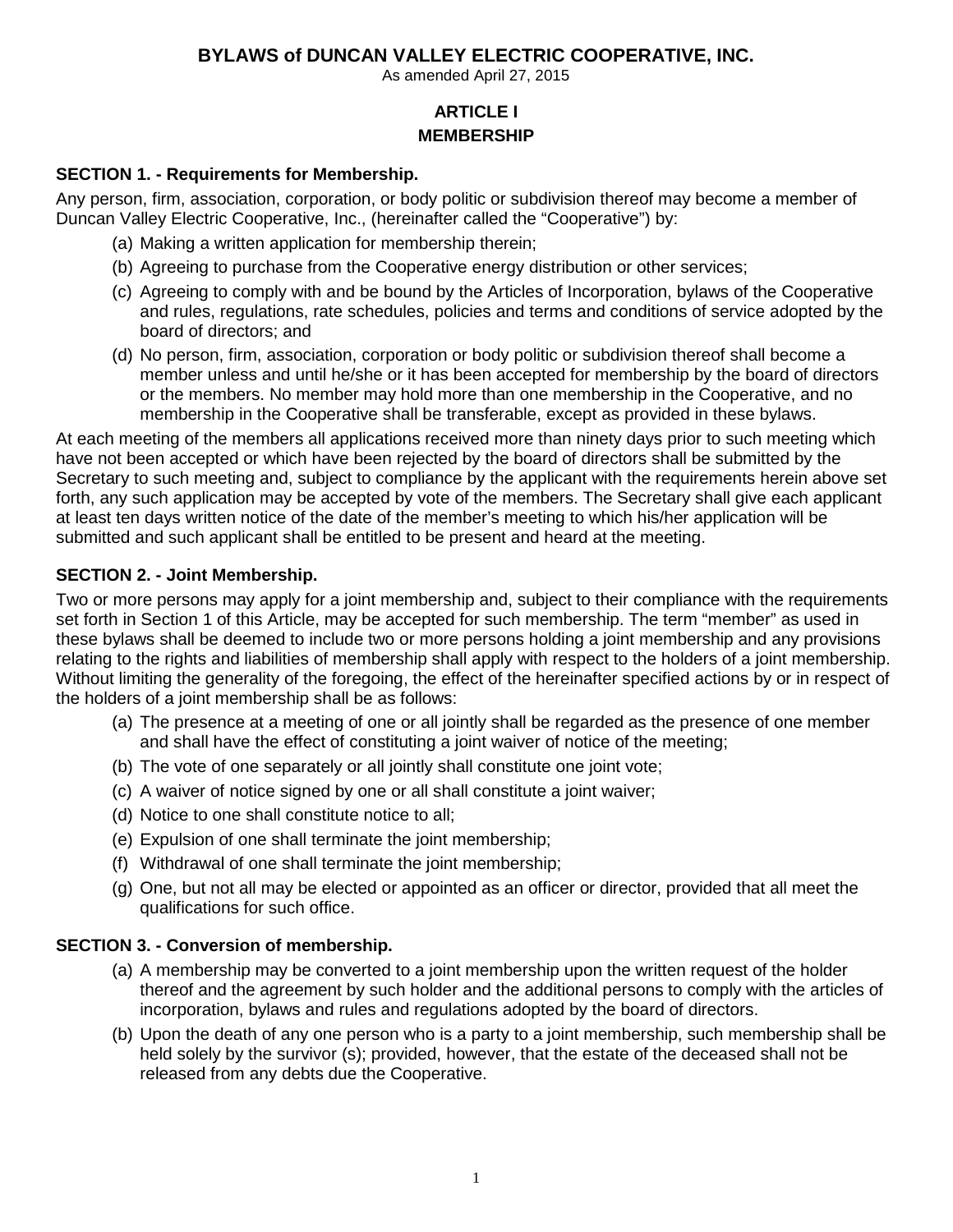As amended April 27, 2015

#### **SECTION 4. - Purchase of Energy Distribution and Other Services.**

Each member shall, purchase from the Cooperative energy distribution and other services used on the premises specified in his/her application for membership, and shall pay therefore at rates and receive such services upon such terms and conditions which shall from time to time be fixed by the board of directors; provided, however, that the board of directors may limit the amount of energy distribution or other services which the Cooperative shall be required to furnish to any one member. It is expressly understood that the amounts paid for energy distribution and other services in excess of the cost of service are furnished by members as capital and each member shall be credited with the capital so furnished as provided by these bylaws. Each member shall pay all amounts owed by him/her to the Cooperative as and when the same shall become due and payable.

#### **SECTION 5. - Termination of Membership.**

- (a) Any member may withdraw from membership upon compliance with such uniform terms and conditions as the board of directors may prescribe. The board of directors of the Cooperative may, by the affirmative vote of not less than two thirds of all the directors, expel any member who fails to comply with any of the provisions of the articles of incorporation, bylaws or rules or regulations adopted by the board of directors, but only if such member shall have been given written notice by the Secretary of the Cooperative that such failure makes him/her liable to expulsion and such failure shall have continued for at least ten days after such notice was given. Any expelled member may be reinstated by a vote of the board of directors or by vote of the members at any annual or special meeting. The membership of a member who for a period of six (6) months after service is available to him/her, has not purchased energy distribution or other services from the Cooperative, or a member who has ceased to purchase energy distribution or other services from the Cooperative, shall be canceled.
- (b) Upon the withdrawal, death, cessation of existence or expulsion of a member, the membership of such member shall thereupon terminate. Termination of membership in any manner shall not release a member or his/her estate from any debts due the Cooperative.

## **ARTICLE II RIGHTS AND LIABILITIES OF MEMBERS**

#### **SECTION 1. - Property interest of members.**

Upon dissolution, after:

- (a) All debts and liabilities of the Cooperative shall have been paid; and
- (b) All capital furnished through patronage shall have been retired as provided in these bylaws, the remaining property and assets of the Cooperative shall be distributed among the members and former members in proportion to which the aggregate patronage of each bears to the total patronage of all members during the seven years next preceding the date of the filing of the certificate of dissolution.

## **SECTION 2. - Non-liability for debts of the Cooperative.**

The private property of the members shall be exempt from execution or other liability for any debts or liabilities of the Cooperative.

## **ARTICLE III MEETING OF MEMBERS**

#### **SECTION 1. - Annual Meeting.**

The Annual Meeting of the members shall be held during the months of March or April of each year at such place within the area served by the Cooperative, as selected by the board and which shall be designated in the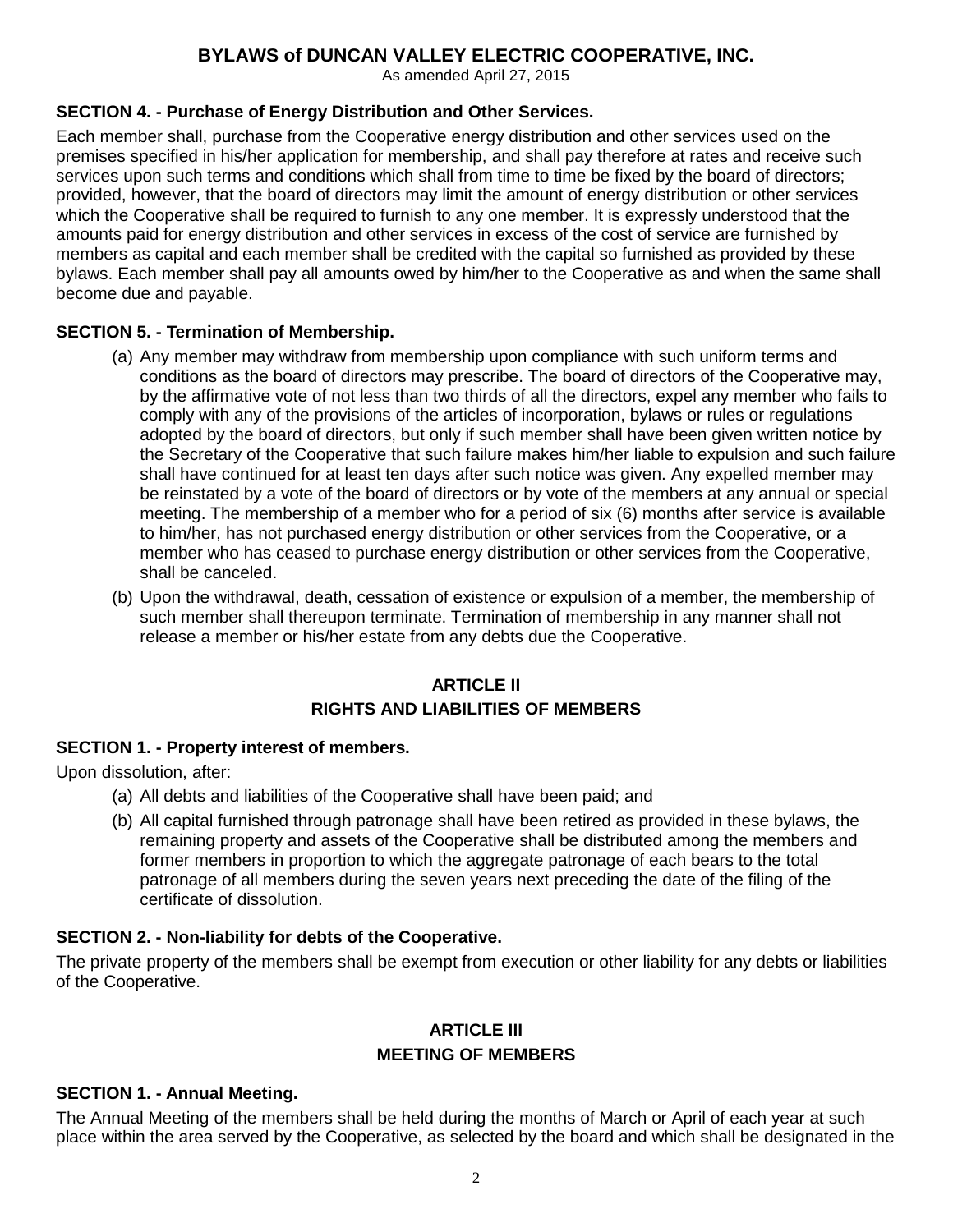As amended April 27, 2015

notice of the meeting, for the purpose of announcing board members and other election results, passing upon reports for the previous fiscal year and transacting such other business as may come before the meeting. It shall be the responsibility of the board to make adequate plans and preparations for the annual meeting. Failure to hold the annual meeting at the designated time shall not work a forfeiture or dissolution of the Cooperative.

### **SECTION 2. - Special meetings.**

Special meetings of the members may be called by resolution of the board of directors, or upon a written request signed by any three directors, by the President, or by ten per centum or more of all the members, and it shall thereupon be the duty of the Secretary to cause notice of such meeting to be given as hereinafter provided. Such meetings of the members may be held at any place specified in the notice of the special meeting.

#### **SECTION 3. - Notice of Member's meetings.**

Written or printed notice stating the place, day and hour of the meeting and, in case of a special meeting or an annual meeting at which business requiring special notice is to be transacted, the purpose or purposes for which the meeting is called, shall be delivered not less than ten days nor more than twenty-five days before the date of the meeting, either personally or by mail, by or at the direction of the Secretary, or upon a default in duty by the Secretary, by the persons calling the meeting, to each member. If mailed, such notice shall be deemed to be delivered when deposited in the United States mail, addressed to the member at his/her address as it appears on the records of the Cooperative, with postage thereon prepaid. The failure of any member to receive notice of an annual or special meeting of the members shall not invalidate any action which may be taken by the members at any such meeting.

#### **SECTION 4. - Quorum.**

A quorum for the transaction of business at all meetings of the members when the total number of members does not exceed one thousand members shall be five per cent of all members present in person or by ballot, and when the total numbers of members exceeds one thousand members, shall be fifty members present in person or by ballot. If less than a quorum is present at any meeting, a majority of those present in person may adjourn the meeting from time to time without further notice. The minutes of each meeting shall contain a list of the members present in person.

## **SECTION 5. - Voting.**

Each member shall be entitled to only one vote upon each matter submitted to a vote at a meeting of the members or by mail. All questions shall be decided by a vote of a majority of the members voting thereon in person, except as otherwise provided by law, the articles of incorporation or these bylaws.

## **SECTION 6. - Vote By Mail.**

Members shall vote by mail upon any motion or resolution pertaining to a change, modification or amendment to the bylaws of the Cooperative or any other matter as may be referred to the members by the board. The Secretary shall enclose with the notice of such meeting an exact copy of the motion or resolution to be acted upon and the members shall vote on the ballot provided and return it to the Secretary. The failure of any member to receive a copy of any such motion or resolution shall not invalidate any action which shall result from the vote. Such vote shall be in the hands of the Secretary not later than 5:00 p.m. on the day preceding the meeting in order to be counted. An Election Committee and the time and place of their meeting for this purpose shall be established by the Board of Directors. Voting for the election of directors shall be by official mail ballot as provided elsewhere in these bylaws.

## **SECTION 7. - Order of Business.**

The order of business at the annual meeting of the members and, so far as possible, at all other meetings of the members, shall be essentially as follows: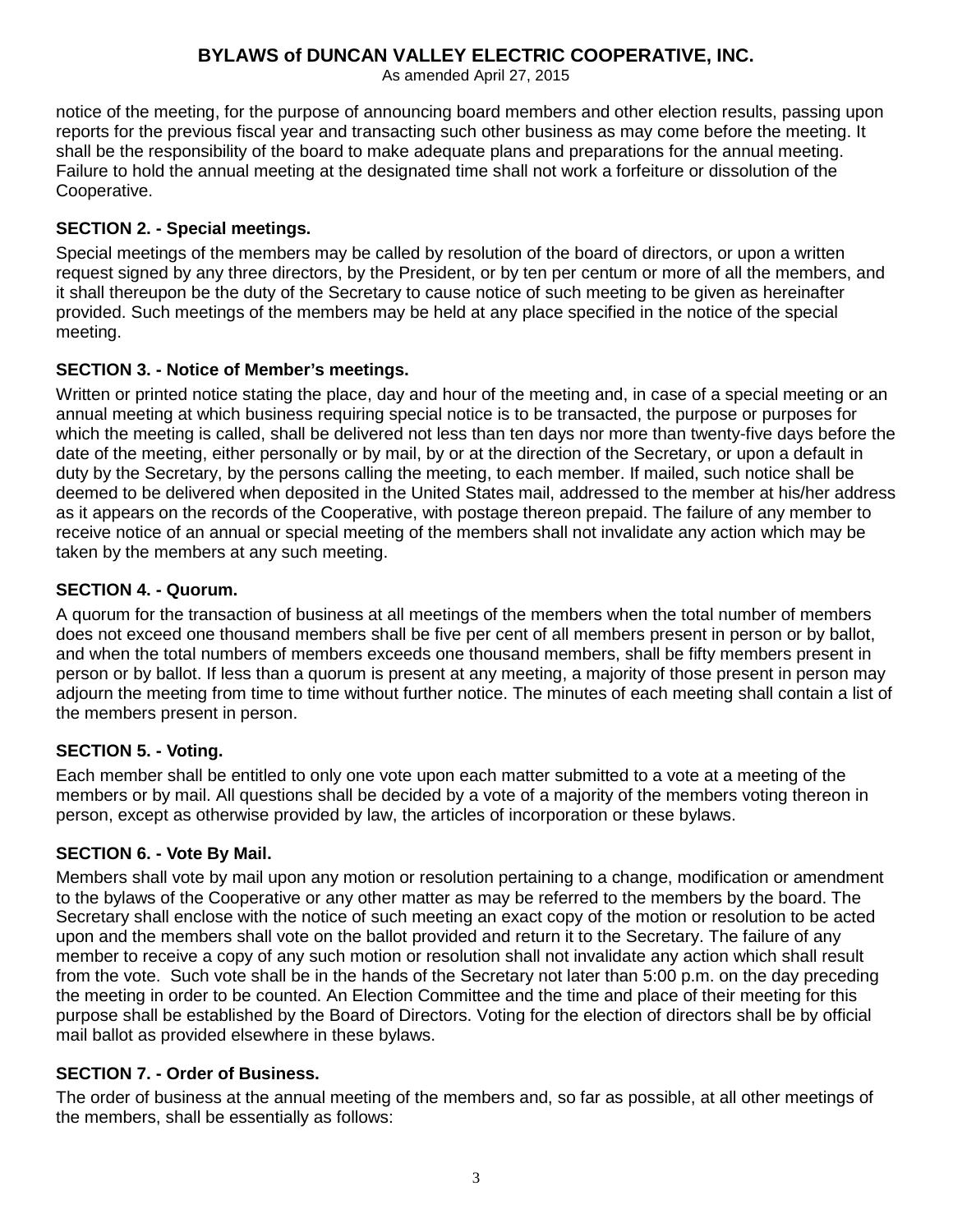As amended April 27, 2015

- 1. Report on the number of members present in person in order to determine the existence of a quorum.
- 2. Reading of the notice of the meeting and proof of the due publication or mailing thereof, or the waivers of notice of the meeting, as the case may be.
- 3. Reading of the unapproved minutes of previous meetings of the members and the taking of necessary action thereon.
- 4. Presentation and consideration of reports of officers, directors and committees.
- 5. Report of Election Committees on directors' election and other matters, if any.
- 6. Unfinished business.
- 7. New business.

# **ARTICLE IV DIRECTORS**

## **SECTION 1. - General Powers.**

The business and affairs of the Cooperative shall be managed by a board of no more than nine (9) directors which shall exercise all of the powers of the Cooperative except as are by law, the Articles of Incorporation or these bylaws conferred upon or reserved to the members.

## **SECTION 2. - Tenure of Office.**

Except for filling vacancies, each director shall be elected for a full three (3) year term. To provide continuity on the board, no more than three (3) directors shall be elected at each annual meeting and no more than one (1) director from each district shall be elected.

Except for filling vacancies, each director shall be elected in conjunction with the annual meeting by and from the members of the district he/she will represent and will serve until the annual meeting at the conclusion of his/her third year in office, or until his/her successor shall have been elected and qualified.

## **SECTION 3. - Districts.**

The territory served or to be served by the Cooperative shall be divided into no more than three (3) districts, which are described as follows:

DISTRICT NO. 1 - ARIZONA

All certified area of Duncan Valley Electric Cooperative, Inc., in Greenlee County, Arizona, north of Apache Creek and Walnut Canyon shall be designated District No. 1.

DISTRICT NO. 2 - ARIZONA

The remaining certified area in Greenlee County, Arizona, south of Apache Creek and Walnut Canyon shall be designated as District No. 2.

DISTRICT NO. 3 - NEW MEXICO

All certified area of Duncan Valley Electric Cooperative, Inc., located in the State of New Mexico shall be designated District No. 3.

The district designated Number One (1) shall have no more than three (3) Directors; District Number Two (2) shall have no more than three (3) Directors; and District Number Three (3) shall have no more than three (3) Directors.

Not less than sixty (60) days before any meeting of the members at which directors are to be elected, the board shall review the composition of the several districts and, if it should find inequalities in representation which could be corrected by a re-delineation of districts or an adjustment in the number of directors from each district, the board shall reconstitute the districts and/or alter the number of directors accordingly.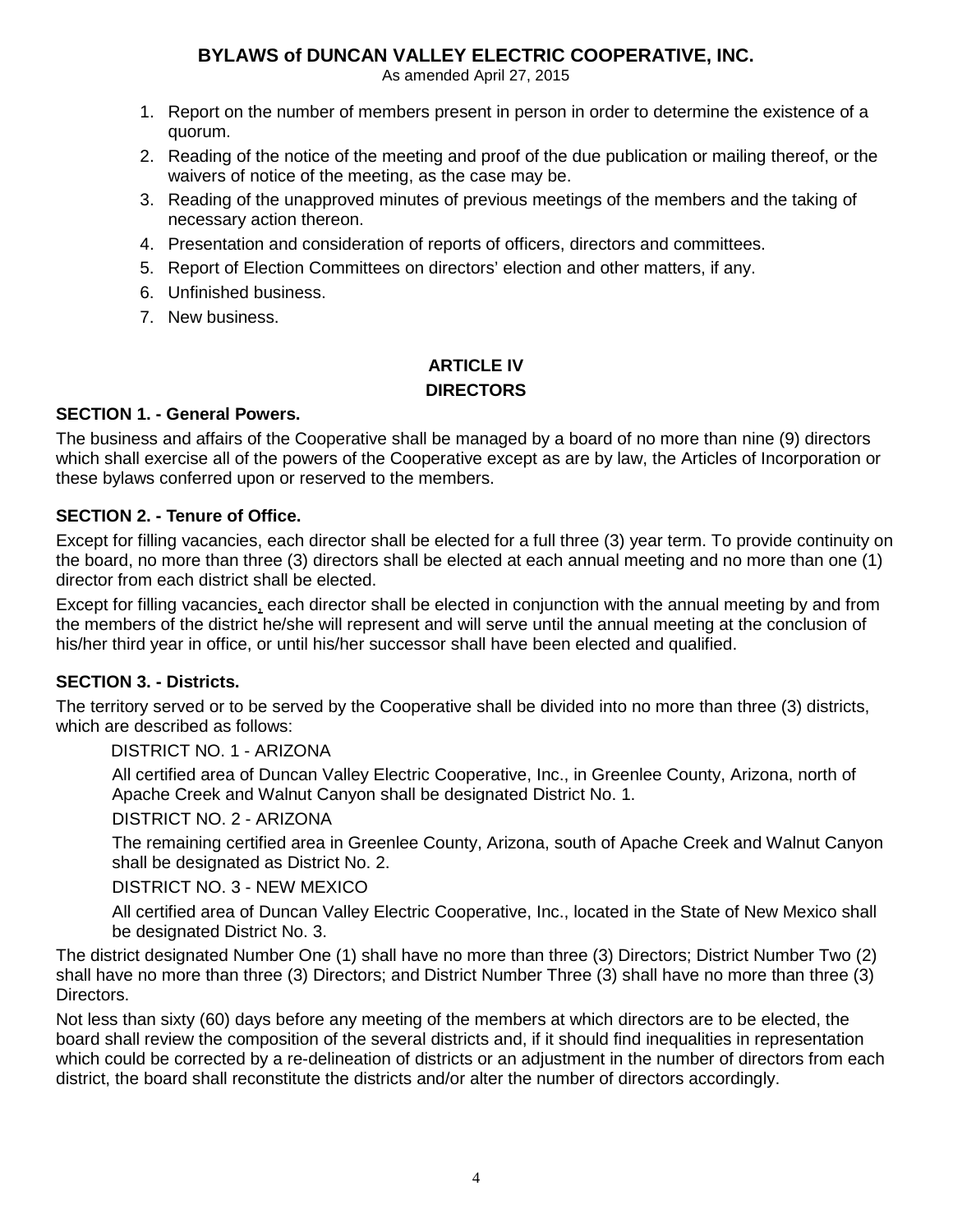As amended April 27, 2015

## **SECTION 4. - Qualifications.**

No person shall be eligible to become or remain a director or to hold any position of trust in the Cooperative who:

- (a) Is not a member and bona fide resident of the district he/she represents in the area served or to be served by the Cooperative.
- (b) Is in any way employed or financially interested in a competing enterprise or business.
- (c) A member who becomes a director of DVEC must complete an NRECA (National Rural Electric Cooperative Association) approved director education program before the end of their first full elected term.

Upon establishment of the fact that a director is holding office in violation of any of the foregoing provisions, the Board of Directors shall remove such director from office.

Nothing contained in this section shall affect in any manner whatsoever the validity of any action taken at any meeting of the Board of Directors.

## **SECTION 5. - Nomination and Election of Directors.**

An election by mail ballot shall be held in each voting district in which a director is to be elected for the purpose of electing the Director in conjunction with the Annual Meeting.

Persons may be nominated by petition, in writing, containing the signatures of at least fifteen (15) members from such district. The nominating petitions must be filed with the Secretary of the Board of Directors not less than twenty five (25) days prior to the annual meeting. No member may sign a petition of more than one person seeking to be nominated by petition. Candidates must be members residing in the district and must possess the qualifications for directors specified in Section 4 of this Article.

The Cooperative, by direction of the Secretary of the Board of Directors, shall cause to be printed separate ballots for each district. Said ballot shall contain the names of all persons duly qualified and nominated by petition, as here in above provided. In addition, there shall be a blank line on the ballot to allow voting members to write in the name of another qualified member whose name is not printed on the ballot and to vote for that member. In the event that no person is nominated in a district, a write-in candidate must receive at least fifteen (15) votes to be elected.

Voting shall be by mail on the official printed ballot. Natural members shall vote only in the district in which they reside. Corporate or entity members shall vote only in districts which they have designated when becoming members. Each member shall be entitled to one vote.

The blank ballots must be mailed with the notice of the annual meeting. Members' marked ballots must be in the hands of the Secretary of the Board of Directors by 5:00 p.m. on the date preceding the annual meeting to be valid and counted. The counting of ballots, by districts, on the day preceding the annual meeting shall be the responsibility of an Election Committee consisting of a chairman and at least two (2) members who shall be appointed by the Board of Directors.

The election results of each district shall be officially canvassed by the Board of Directors at a special meeting held before the annual meeting with the results being reported to and made a part of the minutes of such annual meeting.

A candidate receiving the highest number of votes shall be declared the officially elected director of the district and the declaration shall be conclusive as to the election of the director. Should two or more candidates tie, the tie shall be resolved by the drawing of lots supervised by the Election Committee.

Failure to comply with any provisions of this section shall not affect the validity of the election of any director. The director elected shall take office and assume the duties and responsibilities thereof at the first meeting of the board, whether special or regular, after the annual membership meeting.

Should there be no election of a director from a district by virtue of a failure of any candidate to be nominated or a failure of a write-in candidate to receive at least fifteen (15) write-in votes, the incumbent director from that district shall be declared re-elected for a full term and may serve notwithstanding the provisions of Section 4(c) of this article.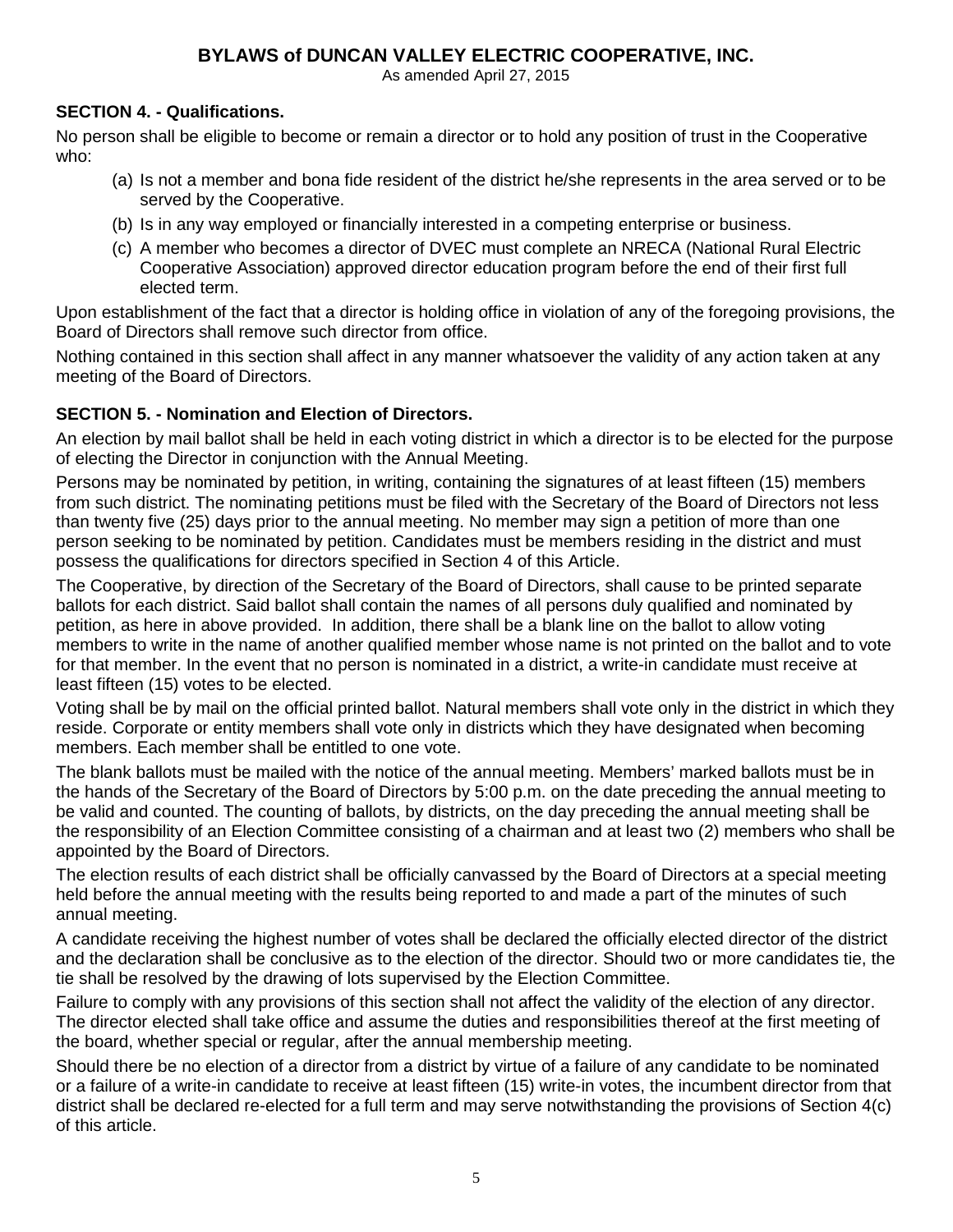As amended April 27, 2015

Should a director move his/her place of residence or change his/her domicile from his/her voting district, resign, die or be otherwise incapable of acting or miss three (3) consecutive board meetings without due cause, a vacancy in his/her office shall be declared by the board and a member from the district to fill the unexpired term shall be elected per provisions of Article IV. Section 7. Vacancies.

### **SECTION 6. - Removal of Directors by Members.**

Any member may bring charges against a director and, by filing with the Secretary such charges in writing together with a petition signed by at least ten (10) per centum of the members, may request the removal of such director by reason thereof. Such director shall be informed in writing of the charges at least ten (10) days prior to the meeting of the members at which the charges are to be considered and shall have an opportunity at the meeting to be heard in person or by counsel and to present evidence in respect of the charges; and the person or persons bringing the charges against him/her shall have the same opportunity. The question of removal of such director shall be considered and voted upon at the meeting of the members and any vacancy created by such removal shall be filled by a mail vote of the members of the district represented by the removed director pursuant to nomination election procedures established by the Bylaws for that purpose.

#### **SECTION 7. - Vacancies.**

Subject to the provisions of these bylaws with respect to filling vacancies caused by the removal of directors by the members, a vacancy occurring in the Board of Directors shall be filled by election at the next annual meeting subject to ARTICLE IV. SECTION 5. - Nomination and Election of Directors, for the unexpired portion of the term.

#### **SECTION 8. - Compensation.**

Directors shall not receive any salary for their services as directors, except that by resolution of the Board of Directors a fixed sum and expenses of attendance, if any, may be allowed for attendance at each meeting of the Board of Directors or while on Cooperative business, for attendance at meetings, conferences, and training programs when authorized by the board. No director shall receive compensation for serving the Cooperative in any other capacity, nor shall any close relative of a director receive compensation for serving the Cooperative, unless the payment and amount of compensation shall be specifically authorized by a vote of the members or the service by such director or close relative shall have been certified by the Board of Directors as an emergency measure.

## **ARTICLE V MEETINGS OF DIRECTORS**

#### **SECTION 1. - Regular Meeting.**

A regular meeting of the Board of Directors shall be held without notice, immediately before, and at the same place as, the annual meeting of the members. A regular meeting of the Board of Directors shall also be held monthly at such time and place in as the Board of Directors may provide by resolution. Such regular monthly meeting may be held without notice other than such resolution fixing the time and place thereof.

#### **SECTION 2. - Special Meeting.**

Special meetings of the Board of Directors may be called by the President or by any three directors, and it shall thereupon be the duty of the Secretary to cause notice of such meeting to be given as hereinafter provided. The President or the directors calling the meeting shall fix the time and place for the holding of the meeting.

#### **SECTION 3. - Notice of Directors Meeting.**

Written notice of the time, place and purpose of any special meeting of the Board of Directors shall be delivered to each director not less than five (5) days previous thereto either personally or by mail at the direction of the Secretary, or upon a default in duty by the Secretary, by the President or the directors calling the meeting. If mailed, such notice shall be deemed to be delivered when deposited in the United States mail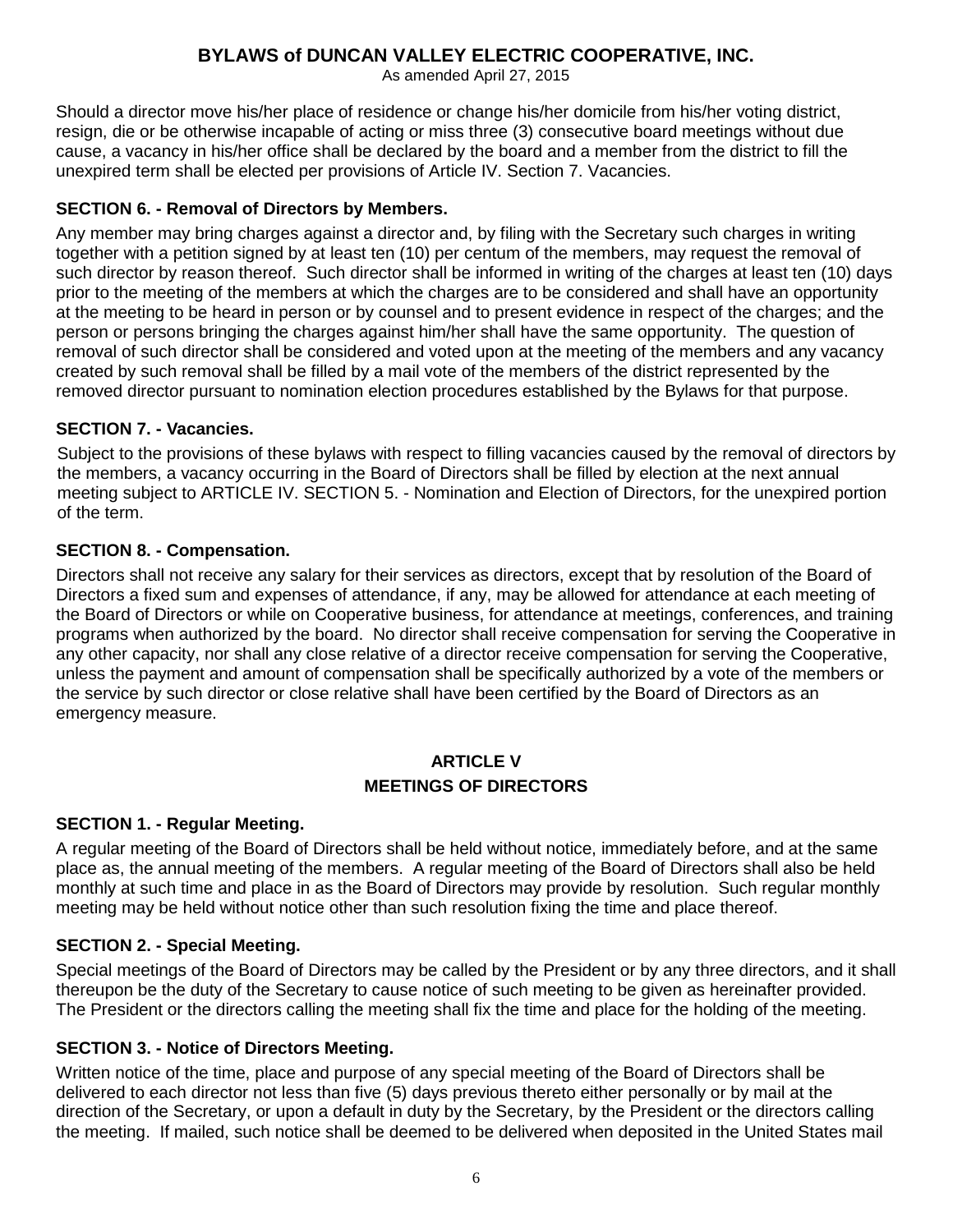As amended April 27, 2015

addressed to the director at his/her address as it appears on the records of the Cooperative, with postage prepaid.

#### **SECTION 4. - Quorum.**

A majority of the Board of Directors shall constitute a quorum; provided, that if less than such majority of the directors is present at said meeting, a majority of the directors present may adjourn the meeting from time to time; and provided further, that the Secretary shall notify any absent directors of the time and place of such adjourned meeting. The act of the majority of the directors present at a meeting at which a quorum is present shall be the act of the Board of Directors.

## **ARTICLE VI OFFICERS**

#### **SECTION 1. - Number.**

The officers of the Cooperative shall be a President, Vice-President, Secretary-Treasurer, and such other officers as may be determined by the Board of Directors from time to time. The Offices of the Secretary and of the Treasurer may be held by the same person.

#### **SECTION 2. - Election and Term of Office.**

The officers shall be elected by ballot, annually by and from the Board of Directors at the meeting of the Board of Directors held immediately after the annual meeting of the members. If election of officers shall not be held at such meeting, such election shall be held as soon thereafter as conveniently may be. Each officer shall hold office until the first meeting of the Board of Directors following the next succeeding annual meeting of the members or until his/her successor shall have been elected and shall have qualified. A vacancy in any office shall be filled by the Board of Directors for the unexpired portion of the term.

#### **SECTION 3. - Removal of Officers and Agents by Directors.**

Any officer or agent elected or appointed by the Board of Directors may be removed by the Board of Directors whenever in its judgment the best interest of the Cooperative will be served thereby. In addition, any member of the Cooperative may bring charges against an officer, and by filing with the Secretary such charges in writing together with a petition signed by ten (10) per centum of the members may request the removal of such officer. The officer against whom such charges have been brought shall be informed in writing of the charges at least ten (10) days prior to the board meeting at which the charges are to be considered and shall have an opportunity at the meeting to be heard in person or by counsel and to present evidence in respect of the charges, and the person or persons bringing charges against him/her shall have the same opportunity. In the event the board does not remove such officer, the question of his/her removal shall be considered and voted upon at the next regular meeting of the members.

#### **SECTION 4. - President.**

The President shall:

- (a) Be the principal executive officer of the Cooperative and, unless otherwise determined by the members or the Board of Directors, shall preside at all meetings of the members and the Board of Directors;
- (b) Sign, with the Secretary, any deeds, mortgages, deeds of trust, notes, bonds, contracts or other instruments authorized by the Board of Directors to be executed, except in cases in which the signing and execution thereof shall be expressly delegated by the Board of Directors or these bylaws to some other officer or agent of the Cooperative, or shall be required by law to be otherwise signed or executed; and
- (c) In general, perform all duties incident to the office of President and such other duties as may be prescribed by the Board of Directors from time to time.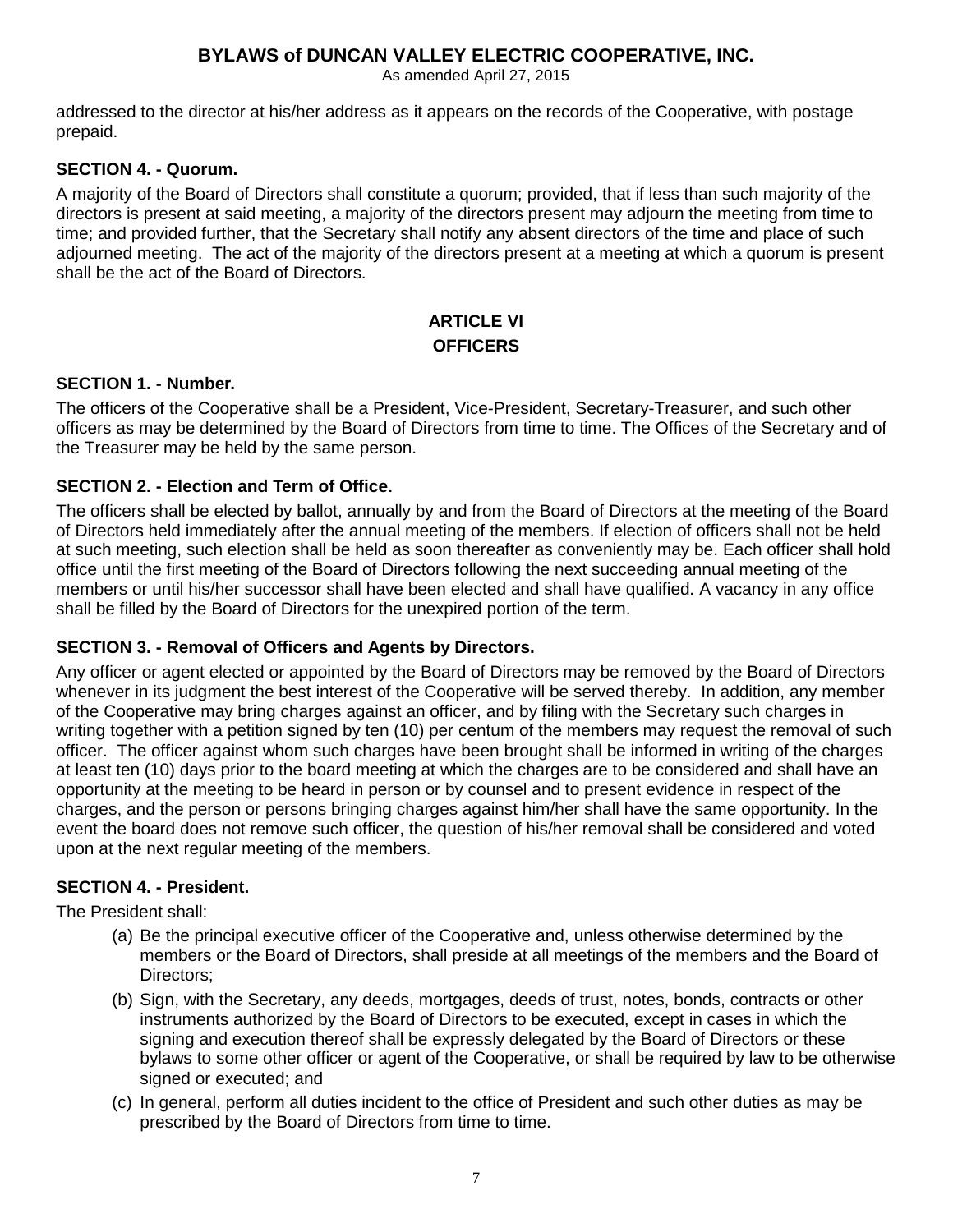As amended April 27, 2015

### **SECTION 5. - Vice-President.**

In the absence of the President, or in the event of his/her inability to act, the Vice-President shall perform the duties of the President, and when so acting, shall have all the powers of and be subject to all the restrictions upon the President. The Vice-President shall also perform such other duties from time to time as may be assigned to him/her by the Board of Directors.

#### **SECTION 6. - Secretary-Treasurer.**

The Secretary-Treasurer shall:

- (a) Keep the minutes of the meetings of the members and the Board of Directors in one or more books provided for that purpose;
- (b) See that all notices are duly given in accordance with these bylaws or as required by law;
- (c) Be custodian of the corporate records and of the seal of the Cooperative;
- (d) Keep a register of the names and post office addresses of all members;
- (e) Have general charge of the books of the Cooperative;
- (f) Keep on file at all times a complete copy of the Articles of Incorporation and bylaws of the Cooperative containing all amendments thereto (which copy shall always be open to inspection of any member);
- (g) In general, perform all duties incident to the office of Secretary-Treasurer and such other duties as from time to time may be assigned to him/her by the Board of Directors;
- (h) Have charge and custody of and be responsible for all funds and securities of the Cooperative;
- (i) Be responsible for the receipt of and the issuance for all monies due and payable to the Cooperative and for the deposit of all such monies in the name of the Cooperative in such bank or banks as shall be selected in accordance with the provisions of these bylaws; and
- (j) In general, perform all duties incident to the office of Secretary-Treasurer and such other duties as from time to time may be assigned to him/her by the Board of Directors.

## **SECTION 7. – Chief Executive Officer.**

The Board of Directors may appoint a Chief Executive Officer who may be, but who shall not be required to be, a member of the Cooperative. The Chief Executive Officer shall perform such duties and shall exercise such authority as the Board of Directors may from time to time vest in him/her.

#### **SECTION 8. - Bonds of Officers.**

The Treasurer and any other officer or agent of the Cooperative charged with responsibility for the custody of any of its funds or property shall give bond in such sum and with such surety as the Board of Directors shall determine. The Board of Directors in its discretion may also require any other officer, agent or employee of the Cooperative to give bond in such amount and with such surety as it shall determine.

#### **SECTION 9. - Compensation.**

The powers, duties and compensation of officers, agents and employees shall be fixed by the Board of Directors, subject to the provisions of these bylaws with respect to compensation for directors and close relatives of directors.

#### **SECTION 10. - Reports.**

The officers of the Cooperative shall submit at each annual meeting of the members, reports covering the business of the Cooperative for the previous fiscal year. Such reports shall set forth the condition of the Cooperative at the close of such fiscal year.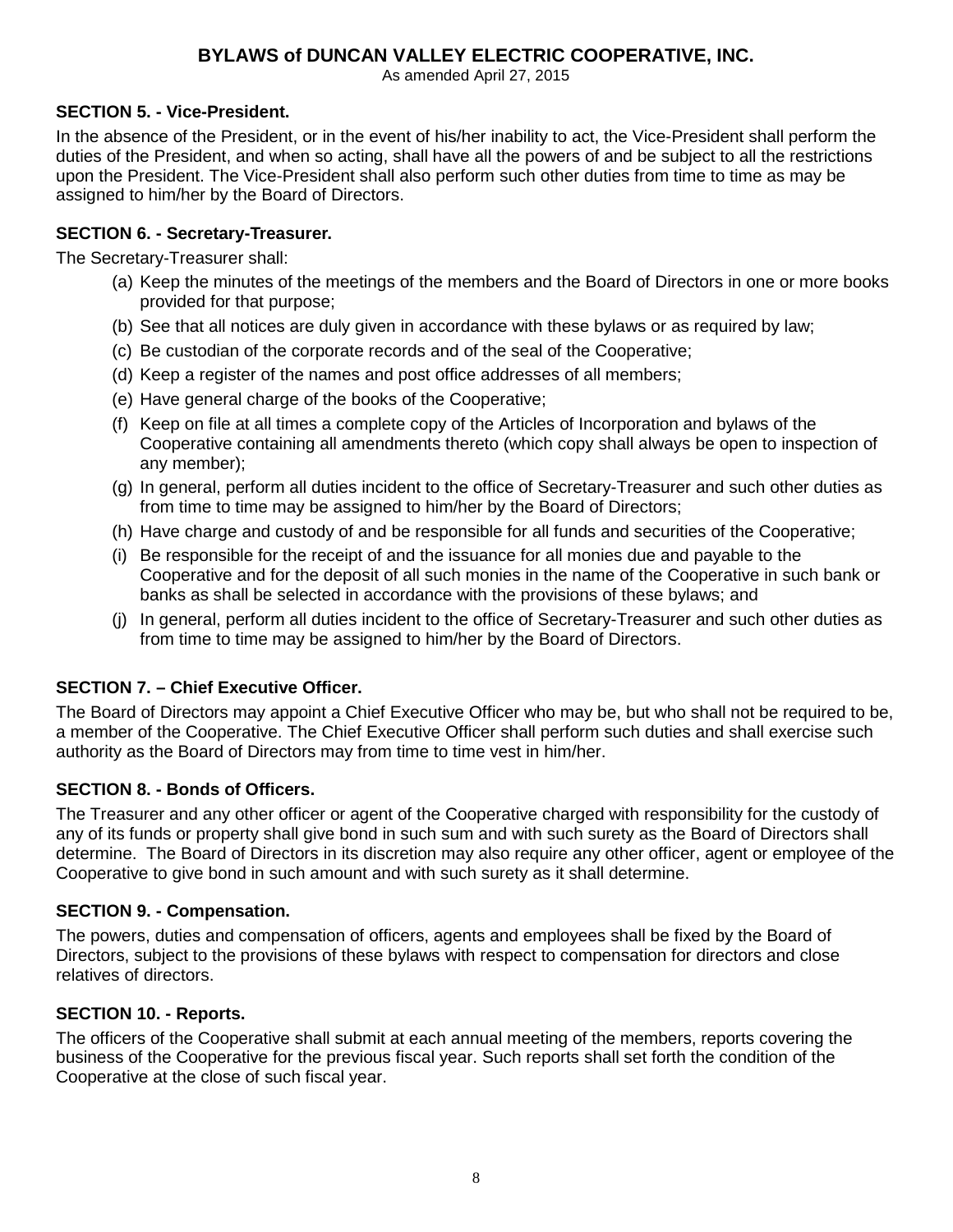As amended April 27, 2015

## **ARTICLE VII NON-PROFIT OPERATION**

#### **SECTION 1. - Interest or Dividends on Capital Prohibited.**

The Cooperative shall at all times be operated on a non-profit basis for the mutual benefit of its patrons. No interest or dividends shall be paid or payable by the Cooperative on any capital furnished by its patrons.

## **SECTION 2. - Patronage Capital in Connection With Furnishing Energy Distribution and Other Services.**

In furnishing of energy distribution and other services, hereinafter referred to as "cooperative services", the Cooperative's operation shall be so conducted that all patrons will, through their patronage, furnish capital for the Cooperative. In order to induce patronage and to assure that the Cooperative will operate on a non-profit basis, the Cooperative is obligated to account on a patronage basis to all its patrons for all amounts received and receivable from and directly related to the furnishing of cooperative services in excess of operating costs and expenses properly chargeable against the furnishing of services, hereinafter referred to as "margins". All such margins at the moment of receipt by the Cooperative are received with the understanding that they are furnished by the patrons as capital. The Cooperative is obligated to pay by credits to a capital account for each patron all such margins. The books and records of the Cooperative shall be set up and kept in such a manner that at the end of each fiscal year the amount of capital, if any, so furnished by each patron is clearly reflected and credited in an appropriate record to the capital account of each patron, and the Cooperative shall, within a reasonable time after the close of the fiscal year, notify each patron of the amount of capital so credited to his/her account. All such amounts credited to the capital account of any patron shall have the same status as though they had been paid to the patron in cash in pursuance of a legal obligation to do so and the patron had then furnished the Cooperative corresponding amounts of capital. Provided further, however, that the Board of Directors shall have the power to adopt rules providing for the separate retirement of that portion ("power supply or other portion") of capital credited to the accounts of patrons which corresponds to capital credited to the account of the Cooperative by an organization furnishing electric or other services to the Cooperative. Such rules shall:

- (a) Establish a method for determining the power supply or other portion of capital credited to each patron for each applicable year.
- (b) Provide for separate identification on the Cooperative's books of the power supply or other portion of capital credited to the Cooperative's patrons.
- (c) Provide for appropriate notifications to patrons with respect to the power supply or other portion of capital credited to their accounts and
- (d) Preclude a general retirement of the power supply or other portion of capital credited to patrons for any fiscal year prior to the general retirement of other capital credited to patrons for the same year or of any capital credited to patrons for any prior fiscal year.

If the costs and expenses exceed the amounts received and receivable from and directly related to the furnishing of cooperative services, hereinafter referred to as "loss", then the Board shall have the authority under accepted accounting practices and applicable tax law to prescribe the manner in which such loss shall be handled, including but not limited to, the carrying forward of the loss to offset future margins from the furnishing of cooperative services.

All other amounts received by the Cooperative other than from and directly related to the furnishing of cooperative services in excess of costs and expenses shall, insofar as permitted by law, be:

- (a) Used to offset any losses incurred during the current or any prior fiscal year as may be determined elsewhere pursuant to other provisions of this Article VII,
- (b) Used to establish reserves and other capital not assignable to the patrons prior to the dissolution of the Cooperative, and
- (c) To the extent not needed for these purposes, allocated to its patrons on a patronage basis and any amount so allocated shall be included as a part of capital credited to the accounts of patrons as herein provided.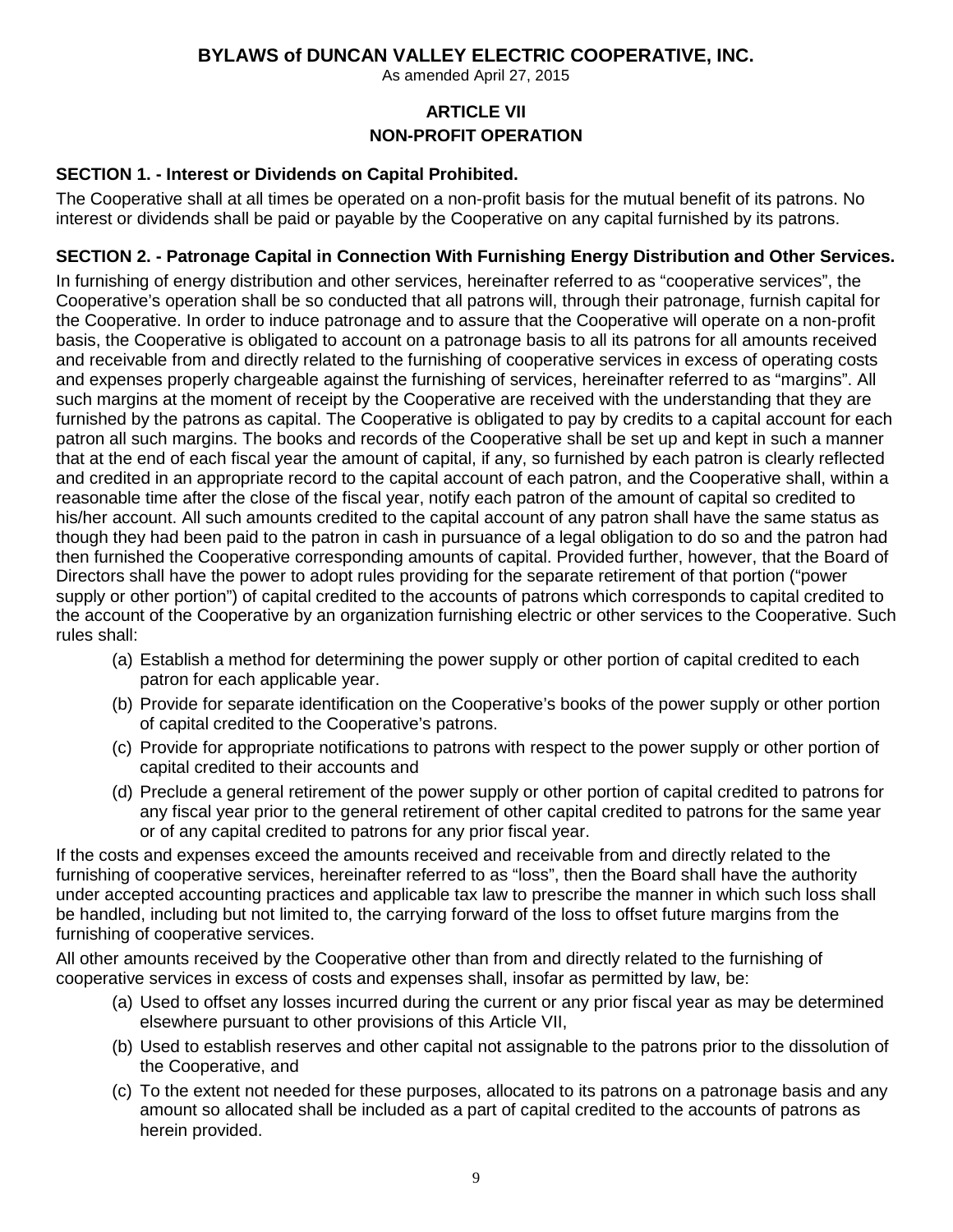As amended April 27, 2015

In the event of dissolution or liquidation of the Cooperative after all outstanding indebtedness of the Cooperative shall have been paid, outstanding capital credits shall be retired without priority on a pro-rata basis before any payments are made on account of property right of members. If, at any time prior to dissolution or liquidation, the Board of Directors shall determine that the financial condition of the Cooperative will not be impaired thereby, the capital then credited to patron's accounts may be retired in full or in part. Any such retirements of capital shall be made in order of priority according to the year in which the capital was furnished and credited, the capital first received by the Cooperative being first retired. This shall apply to all capital credits, past, present or future.

Capital credited to the account of each patron shall be assignable only on the books of the Cooperative pursuant to written instruction from the assignor or as may be otherwise provided for in these bylaws.

Notwithstanding any other provision of these bylaws, the Board of Directors, at its discretion, shall have the power at any time upon the death of any patron, who if the legal representatives of his/her estate shall request in writing that the capital credited to any such patron be retired prior to the time capital would otherwise be retired under the provisions of these bylaws, to retire capital credited to any such patron immediately upon such terms and conditions as the Board of Directors, acting under policies of general application, and the legal representatives of such patron's estate shall agree upon; provided, however, that the financial condition of the Cooperative will not be impaired thereby.

In the event of the death of a party to a joint membership, retirement of capital credits shall be made to the surviving joint tenant. The surviving party to a joint membership shall notify the Cooperative of the death of a party to a joint membership within a reasonable time.

Provided further all persons to whom capital credits have been allocated shall keep the Cooperative informed of their current mailing address in order that the Cooperative may retire credits and refund deposits and any other amounts to such persons in accordance with the bylaws.

The patrons of the Cooperative, by dealing with the Cooperative, acknowledge that the terms and provisions of the Articles of Incorporation and bylaws shall constitute and be a contract between the Cooperative and each patron, and both the Cooperative and patrons are bound by such contract, as fully as though each patron had individually signed a separate instrument, containing such terms and provisions. The provisions of this Article of the bylaws shall be called to the attention of each patron of the Cooperative by posting in a conspicuous place in the Cooperative's office.

## **SECTION 3. - Unclaimed Capital Credits.**

If a check representing any such retirement or refund shall be mailed to any such person to his/her last known address as shown in the records of the Cooperative and shall be returned unclaimed to the Cooperative and remain unclaimed for one year and eleven months, or if any such check shall remain uncashed, and no claim therefore shall be made by such person for a period of one year and eleven months after the issuance thereof, it is agreed that such person shall thereafter have no right, title or interest in and to any capital credits, deposits or other amounts credited to him/her on the books of the Cooperative and all right, title and interest therein shall be deemed to be assigned to and become the property of the Cooperative.

Unclaimed capital credits may be used by the Cooperative in its research, youth, and educational programs which will be governed by a policy of the Cooperative's Board of Directors.

# **ARTICLE VIII DISPOSITION OF PROPERTY AND AUTHORIZATION OF COOPERATIVE FINANCING**

Unless otherwise permitted by Arizona law as the same exists or may hereafter be in effect, the Cooperative may not sell, mortgage, lease or otherwise dispose of or encumber all or any substantial portion of its property unless such sale, mortgage, lease or other disposition or encumbrance is authorized at a meeting of the members thereof by the affirmative vote of not less than a majority of all members of the Cooperative, provided, however, that notwithstanding anything herein contained, the Board of Directors of the Cooperative, without authorization by members thereof, shall have full power and authority to authorize the execution and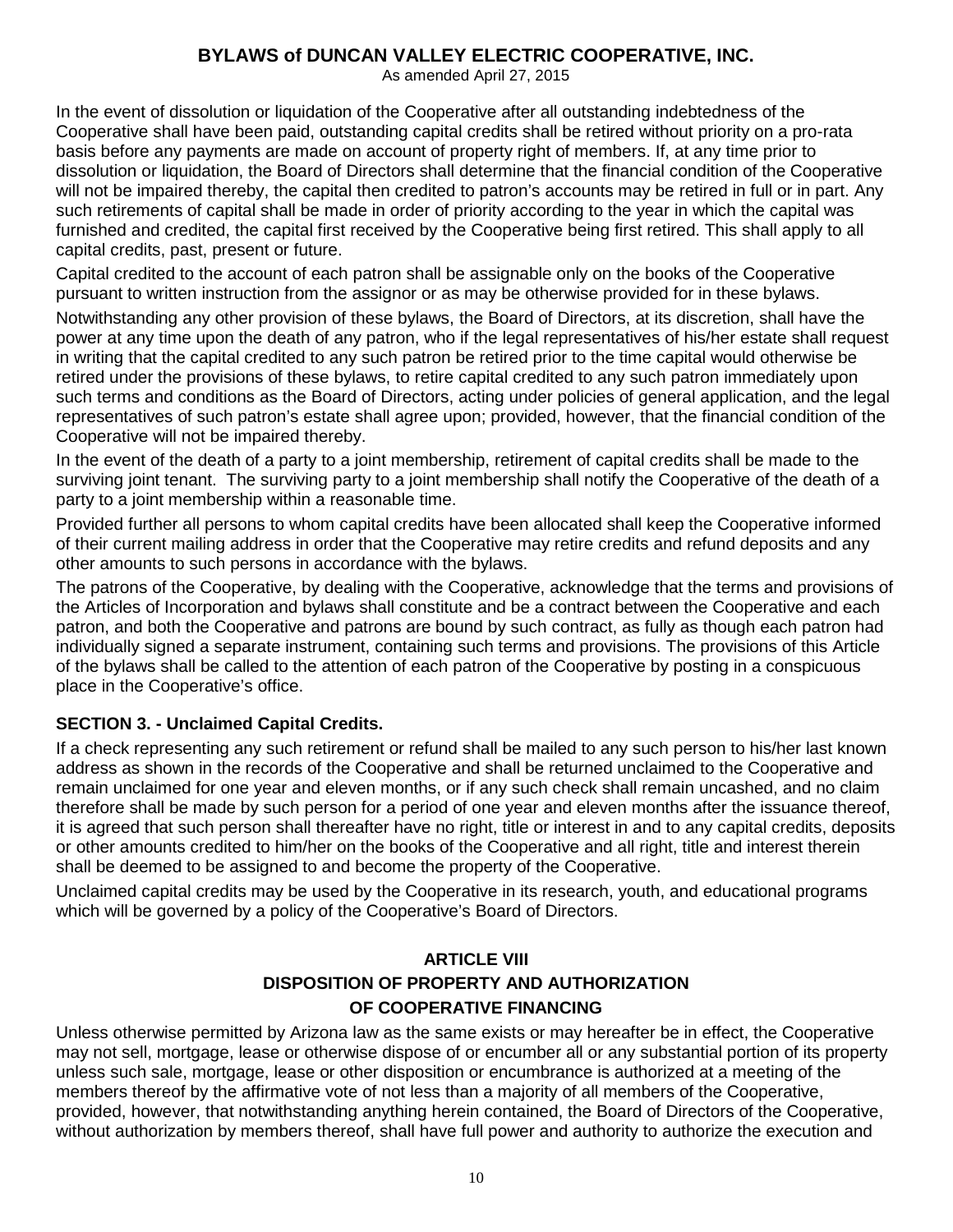As amended April 27, 2015

delivery of a mortgage or mortgages or deed or deeds of trust, upon, or the pledging, or encumbering, of any or all of the property, assets, rights, privileges, licenses, franchises, and permits of the Cooperative, whether acquired or to be acquired and wherever situated, as well as the revenues and income therefrom, all upon such terms and conditions as the Board of Directors shall determine, to secure any indebtedness of the Cooperative to the United States of America or any instrumentality or agency thereof, or to any person, association or corporation licensed, chartered or regulated by the United States, a state or any department or agency of either, including without limitation the National Rural Utilities Cooperative Finance Corporation; provided further that the Board of Directors may upon authorization of a majority of those members of the Cooperative present at a meeting of the members thereof, sell, lease, or otherwise dispose of all or a substantial portion of its property to another cooperative doing business in the state pursuant to the Act under which this Cooperative is incorporated or to the holder or holders of any notes, bonds or other evidences of indebtedness issued to the United States of America or any agency or instrumentality thereof.

# **ARTICLE IX**

#### **SEAL**

The corporate Seal of the Cooperative shall be in the form of a circle and shall have inscribed thereon the name of the Cooperative and the words "Incorporated 1947".

## **ARTICLE X FINANCIAL TRANSACTIONS**

#### **SECTION 1. - Contracts.**

Except as otherwise provided in these bylaws the Board of Directors may authorize any officer or officers, agent or agents to enter into any contract or execute and deliver any instrument in the name and on behalf of the Cooperative, and such authority may be general or confined to specific instances.

#### **SECTION 2. - Checks, Drafts, etc.**

All checks, drafts or other orders for the payment of money, and all notes, bonds or other evidences of indebtedness issued in the name of the Cooperative shall be signed by such officer or officers, agent or agents, employee or employees of the Cooperative and in such manner as shall from time to time be determined by resolution of the Board of Directors.

#### **SECTION 3. - Deposits.**

All funds of the Cooperative shall be deposited from time to time to the credit of the Cooperative in such bank or banks as the Board of Directors may select.

#### **SECTION 4. - Change in Rates.**

Written notice shall be given to the Administrator of the Rural Utilities Service of the United States of America not less than ninety (90) days prior to the date upon which any proposed change in the rates charged by the Cooperative for electric energy becomes effective.

#### **SECTION 5. - Debt Limit.**

The authorized debt limit of the Cooperative shall be the sum of Twenty Five Million (\$25,000,000.00) Dollars.

#### **SECTION 6. - Fiscal Year.**

The fiscal year of the Cooperative shall begin on the first day of January of each year and shall end on the thirty-first day of December of the same year.